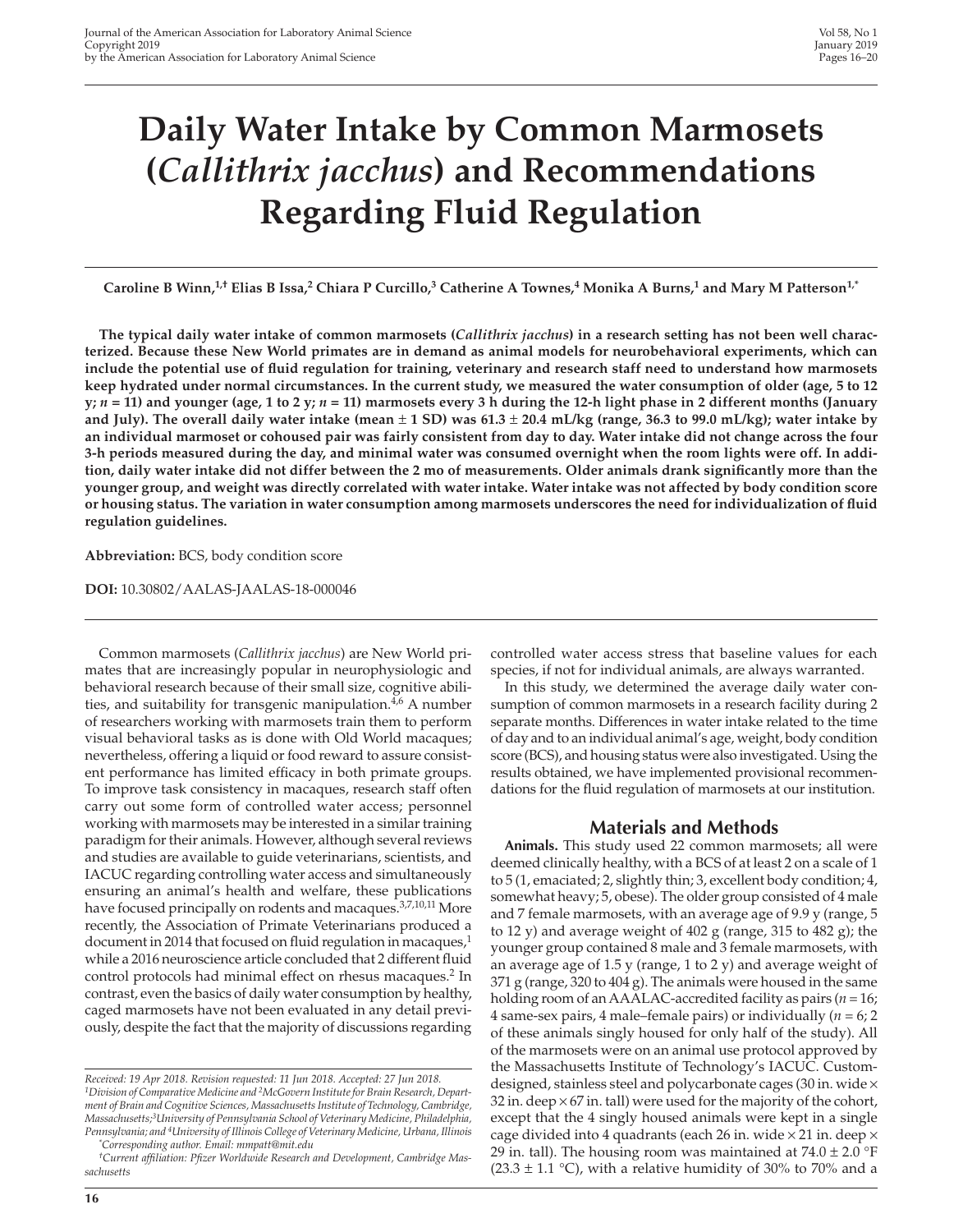12:12-h light:dark cycle. Enclosure enrichment was composed of perches, nest boxes, hammocks, manzanita wood branches, and hanging toys. Foraging trays and acacia gum treats were provided weekly.

The marmoset colony receives unrestricted access to water through an automatic watering system supplemented by 2 polycarbonate 500-mL water bottles per cage. Water bottles and cages are changed every 2 wk. The main diet is fed once daily in the late morning; it consists of biscuits (Teklad New World Primate Diet 8794, Envigo, Madison, WI), which are briefly soaked in water, and supplemented with fruits, vegetables, and additional protein sources (such as hard-boiled eggs, ZuPreem [Premium Nutritional Products, Mission, KS], and cottage cheese). The approximate moisture content of a typical meal is 22.3%. Marmoset colony health monitoring consists of semiannual sampling for potentially pathogenic bacteria (including *Salmonella* spp., *Shigella* spp., β-hemolytic *Escherichia coli*, *Klebsiella* spp., and *Campylobacter* spp.) and parasites (including *Enterobius* spp., *Entamoeba* spp., *Giardia* spp., and *Cryptosporidium* spp.). Animals are seronegative for squirrel monkey cytomegalovirus, *Saimiriine herpesvirus 1*, *Saimiriine herpesvirus 2*, and measles virus. Physical examinations are performed at least twice a year on all marmosets older than 6 mo, and CBC and serum chemistries are performed annually or more often as needed.

**Study design.** The automatic watering system was unhooked from all cages, and each cage was provided with a single water bottle, during a 1-wk acclimation prior to each study period. After acclimation, the water bottle on each cage was weighed on weekdays at 0700, 1000, 1300, 1600, and 1900 during the months of January and July (a total of 27 nonconsecutive days of measurements). To calculate water intake during each time period, 1 g of bottle weight was considered equivalent to 1 mL of water. Whenever the water in a bottle was close to being depleted halfway, the bottle was refilled and weighed again. Although no dripping was observed when water bottles were removed from the cages, limited dripping sometimes occurred when bottles were replaced after weighing. After determining that 10 drops comprised 1 mL of water, this loss was taken into account by counting all drops every time a bottle was put back on a cage and subtracting the lost water volume the next time the bottle was weighed. In addition, water consumption during the weekend (from 1900 Friday until 1900 Sunday) was measured on several occasions.

Data regarding water intake per cage was normalized by body weight of the animals in kilograms. When marmosets were pair-housed, the total water consumed by the pair was divided by the sum of their body weights to obtain relative water intake in milliliters per kilogram. Throughout the 2 mo of measurements, the animals were monitored to confirm that their eating and drinking habits were unaffected; weight and BCS remained stable also. Water measurements were excluded if an animal was out of the cage for more than 2 h (approximately 50 of 1750 observations), for example, when an animal was sedated for a procedure. The housing status of the animals was unchanged between January and July, with 2 exceptions: one animal singly housed in January was paired with another animal in July, and one animal was paired in January but singly housed in July (both situations are referred to as mixed-status cages).

**Preliminary analysis with increased moisture content in diet.** In a preliminary analysis of approximately 1 mo in duration, water intake by the marmosets was measured as described earlier for 16 nonconsecutive days. However, during this period, the moisture content in the diet was comparatively elevated because biscuits were soaked in water for about 20 min before

the water was decanted (estimated moisture content of a single meal equal to 61.5%). Subsequently, these data were used only to assess the effect of diet moisture content on the amount of water consumed from a water bottle.

**Statistics.** Statistical analyses were performed by using Prism version 7.0d (GraphPad Software, La Jolla, CA). Sample distribution and variances were determined, and normally distributed data were tested at a 95% confidence level by using one-way ANOVA followed by the Tukey posthoc test for multiple comparisons, along with paired Student *t* tests, when applicable. Nonparametric and small sample-size data were tested by using the Kruskal–Wallis and Mann–Whitney tests, as warranted. Pearson correlation and linear regression analysis were used to evaluate the relationship between weight (in kilograms) and average daily water intake (in milliliters per day). Pair-housed data were used to compare water intake by age only when the paired animals were born within 6 mo of each other; similarly, only pairs in which members were within 40 g of each other in body weight and that had the same BCS were used to assess water intake relative to body weight and BCS, respectively. Outliers were removed from further consideration after an initial review of the entire dataset in a scatterplot and when determined to significantly skew the mean according to the 2-standard deviation rule. A *P* value of less than 0.05 was considered statistically significant.

### **Results**

**Average and characterization of daily water intake.** Table 1 shows the study results according to older compared with younger animals, male compared with female marmosets, and singly compared with pair-housed marmosets. When 2 cages of animals (1 single-housed and 1 mixed housing) were removed as outliers due to significant skewing of the mean, the overall daily water intake was  $61.3 \pm 20.4$  mL/kg (mean  $\pm 1$  SD; median, 61.5 mL/kg; range, 36.3 to 99.0 mL/kg; *n* = 19; *m* = 27 d averaged over 2 mo of study). The distribution of average daily water intake values between singly, pair-housed, and mixed cages is presented in Figure 1. For measurements from individual cages of singly and pair-housed marmosets, water intake was fairly consistent from day to day (the SD was within 20% to 30% of mean values; Figure 1). Water intake did not differ across the 2 mo of the study (January,  $60.2 \pm 22.5$  mL/kg daily; July, 62.0 ± 19.4 mL/kg daily; paired *t* test: *P* = 0.47, t = 0.750, df = 10). A significant main effect occurred between water measurement time periods (Figure 2) as determined by one-way ANOVA ( $F_{4,50}$ ) = 6.591, *P* < 0.001); Tukey posthoc testing subsequently revealed that the significant difference was between water consumption from 1900 to 0700  $(4.5 \pm 2.2 \text{ mL/kg})$  compared with every time period when room lights were on (0700 to 1000:  $11.2 \pm 5.6$  mL/ kg, *P* < 0.05; 1000 to 1300: 12.6 ± 5.2 mL/kg, *P* < 0.01; 1300 to 1600: 13.5 ± 5.2 mL/kg, *P* < 0.01; and 1600 to 1900: 14.2 ± 6.2 mL/kg, *P* < 0.001). No significant difference occurred in average water intake measurements during weekdays (*n* = 27) compared with the weekend ( $n = 7$ ; paired  $t$  test,  $P = 0.06$ ,  $t = 2.085$ , df = 10).

**Water intake during preliminary analysis with increased dietary moisture content compared with water intake during 2 mo of study.** Daily water intake during the preliminary set of water measurements, when the diet contained increased moisture (37.6 ± 17.7 mL/kg; median, 38.8 mL/kg, *n* = 17) differed significantly from intakes in January (60.2  $\pm$  22.5 mL/kg) and July (62.0 ± 19.4 mL/kg; one-way ANOVA:  $F_{2,437} = 13.39$ ,  $P <$ 0.0001). Tukey posthoc testing demonstrated that marmosets drank significantly less water during the preliminary period than during the 2 mo of study (*P* < 0.0001 for both months).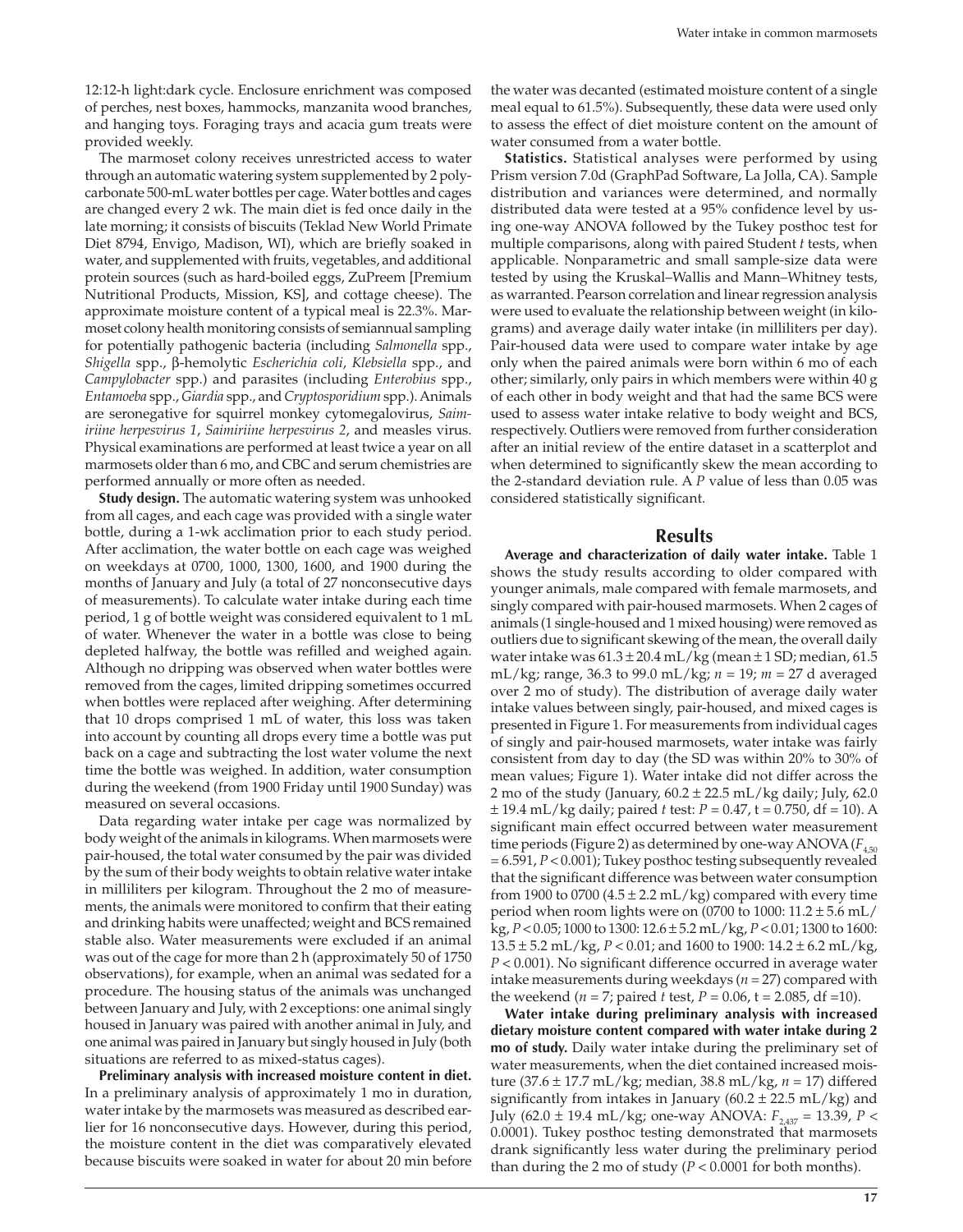#### Vol 58, No 1 Journal of the American Association for Laboratory Animal Science January 2019

|  |  |  |  |  |  | Table 1. Daily water intake (mL/kg; mean ± 1 SD) of study marmosets according to age (older, 5-12 y; younger, 1-2 y), sex, and housing status |
|--|--|--|--|--|--|-----------------------------------------------------------------------------------------------------------------------------------------------|
|--|--|--|--|--|--|-----------------------------------------------------------------------------------------------------------------------------------------------|

|                                                 | No. of animals  | Average water intake         | Median            | Range           |
|-------------------------------------------------|-----------------|------------------------------|-------------------|-----------------|
| Older male, singly housed <sup>a</sup>          |                 | $143.1 \pm 23.6$             | 140.3             | 103.9-206.2     |
| Older females, singly housed                    | 3               | $70.8 \pm 17.3$              | 69.7              | 14.9-110.9      |
| Older pairs, mixed sex                          | 6               | $72.0 \pm 14.1$              | 73.6              | $35.2 - 112.3$  |
| Younger pairs, both male                        | 6               | $42.7 \pm 14.9$              | 42.9              | $8.4 - 80.6$    |
| Younger pair, both female                       |                 | $66.2 \pm 19.8$              | 75.3              | $20.5 - 96.1$   |
| Younger pair, mixed sex                         |                 | $50.1 \pm 16.1$              | 48.4              | $15.6 - 85.8$   |
| Older (female)–younger (male) pair <sup>b</sup> | 2               | $111.7 \pm 32.2$             | 119.9             | 15.9-170.5      |
| Overall                                         | 22              | $71.5 \pm 32.9$              | 67.5              | $8.4 - 206.2$   |
|                                                 | 19 <sup>c</sup> | $61.3 \pm 20.4$ <sup>c</sup> | 61.5 <sup>c</sup> | $8.4 - 112.3$ c |

The water intake of a pair is divided by their combined weight to determine individual daily intake. The range across days depicts minimum and maximum values of daily water consumption in each group.

aSingle 1

bMixed 1

c Data from outliers (Single 1 and Mixed 1) are removed.







**Figure 1.** Daily water intake (mL/kg; mean  $\pm$  1 SD) for singly housed, pair-housed, and mixed housing cages of marmosets (mean ± 1 SD). The water intake of a pair is divided by their combined weight to determine individual daily intake. Mixed 1 refers to one animal housed alone in January and paired in July; Mixed 2 refers to 2 animals that were pair-housed in January, but only one animal was left in July. Single 1 and Mixed 1 are considered outliers and were removed from subsequent analyses.

**Comparison of daily water intake according to age, weight, BCS, and housing status.** Daily intake of drinking water was higher in older marmosets than younger animals (Mann–Whitney test; *P* < 0.01; Figure 3) and was significantly correlated with animal weight (Pearson correlation: *r* = 0.76, df = 1, 13, *P* < 0.001; regression line,  $y = 145.4x - 31.81$ ,  $R^2 = 0.58$ ;  $P < 0.001$ ; Figure 4). Daily water intake was not significantly correlated with either BCS (Kruskal–Wallis test, *P* = 0.84; Figure 5) or housing status (Mann–Whitney test,  $P = 0.48$ ; Figure 6).

# **Discussion**

During the 2 mo of study, the marmosets ingested a daily average of  $61.3 \pm 20.4$  mL/kg water in addition to any liquid consumed in the diet. This result is comparable to an earlier

**Figure 2.** Water intake (mL/kg; mean  $\pm$  1 SD) of study marmosets for each time period during the day (0700 to 1000, 1000 to 1300, 1300 to 1600, and 1600 to 1900), and night (1900 to 0700). One-way ANOVA  $(F_{4,50} = 6.591, P < 0.001)$  followed by Tukey posthoc testing (\*,  $P < 0.05$ ;  $\hat{P}$   $\hat{P}$  < 0.01, and  $\hat{P}$  < 0.001).

study that estimated the daily water intake of common marmosets, housed individually inside metabolic cages, as 37.0 mL/ kg.<sup>5</sup> In that study, notably, the animals received no food in the metabolic cages for 24 h, or diet was given but not described. In addition, we found that water consumed per cage of marmosets (on a mL/kg/d basis) varied between cages, but intracage variation was limited; this outcome demonstrates the necessity of getting baselines of daily water intake for each animal prior to any fluid regulation. In the preliminary period of measurements when biscuit moisture was increased (61.5% moisture content per meal) relative to the 2 mo of the study (22.3% moisture content per meal), the marmosets drank significantly less, which highlights that auxiliary sources of water should be well defined. Because they are a diurnal species, we expected that the marmosets would drink minimally at night, and such was the case; healthy marmosets likely do not need access to water during this time. Importantly, overall water intake did not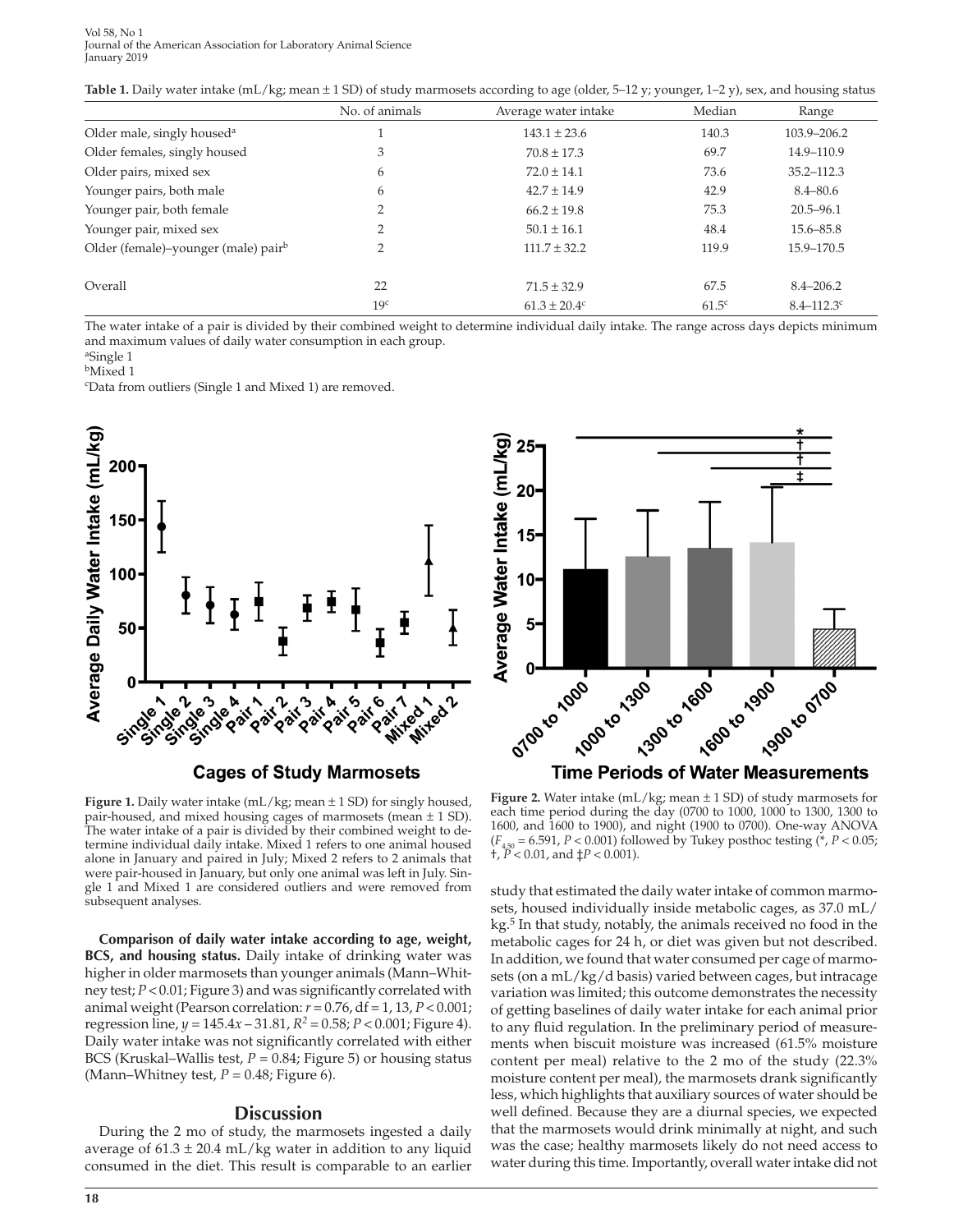

**Figure 3.** Average daily water intake (mL/kg) of younger (1–2 y,  $n = 10$ ) and older marmosets (5–12 y,  $n = 5$ ) represented in a box-andwhisker plot. Whiskers extend down to the 10th percentile and up to the 90th percentile. Mann–Whitney test, *P* < 0.01.



**Figure 4.** Average daily water intake (mL) of study marmosets (*n* = 15) according to weight (kg); members of a pair were included only when their weights were within 40 g of each other. Pearson correlation (*r =* 0.76, *P* < 0.001) with regression line (*y* = 145.4*x* – 31.81, *R2 =* 0.58*;*   $P < 0.001$ ).

differ between weekday and weekend measurements, providing support that bottle manipulations during the week did not influence the animals' drinking patterns.

A limitation of our study design was that water consumed by a pair of marmosets was determined by weighing a single water bottle, and we cannot assume that dividing the total water volume by the combined body weight of both animals reflects the water intake of either animal by itself. In addition, individual food consumption, activity, and fecal and urinary output were not quantified for the study marmosets; these parameters, among others, can influence water intake.<sup>2,7,10</sup> Our results show the 5- to 12-y-old marmosets drank more than the younger marmosets (1 to 2 y) on an mL/kg/d basis. Although a study involving rhesus macaques found that the oldest group of animals (20 to 36 y) drank less than their middle-aged (13 to 17 y) and young adult (7 to 9 y) conspecifics, water intake by the middle-aged cohort did not statistically differ from that



**Figure 5.** Daily water intake (mL/kg; mean ± 1 SD) of study marmosets according to BCS (BCS 2+, *n* = 4; BCS 3 or 3+, *n* = 7; BCS 4, *n* = 2 [no SD]). Members of a pair were included only when both had the same BCS. Kruskal–Wallis test, *P* = 0.84.



**Figure 6.** Daily water intake (mL/kg; mean  $\pm$  1 SD) of study marmosets according to housing status: singly housed, *n* = 3; pair-housed,  $n = 16$ . The water intake of a pair is divided by their combined weight

to determine individual daily intake. Mann–Whitney test, *P =* 0.28.

of the young adults. Because our 5- to 12-y-old marmosets are comparable to the geriatric and middle-aged groups of macaques in the earlier study, and our group of marmosets aged 1 to 2 y is best described as including both subadults and young adults, $8$  it is difficult to compare age-related water intake between marmosets and macaques. Water intake in the study marmosets was positively correlated with weight but not with BCS. In water regulation protocols for other species, animal weight is sometimes used to set a minimum for daily